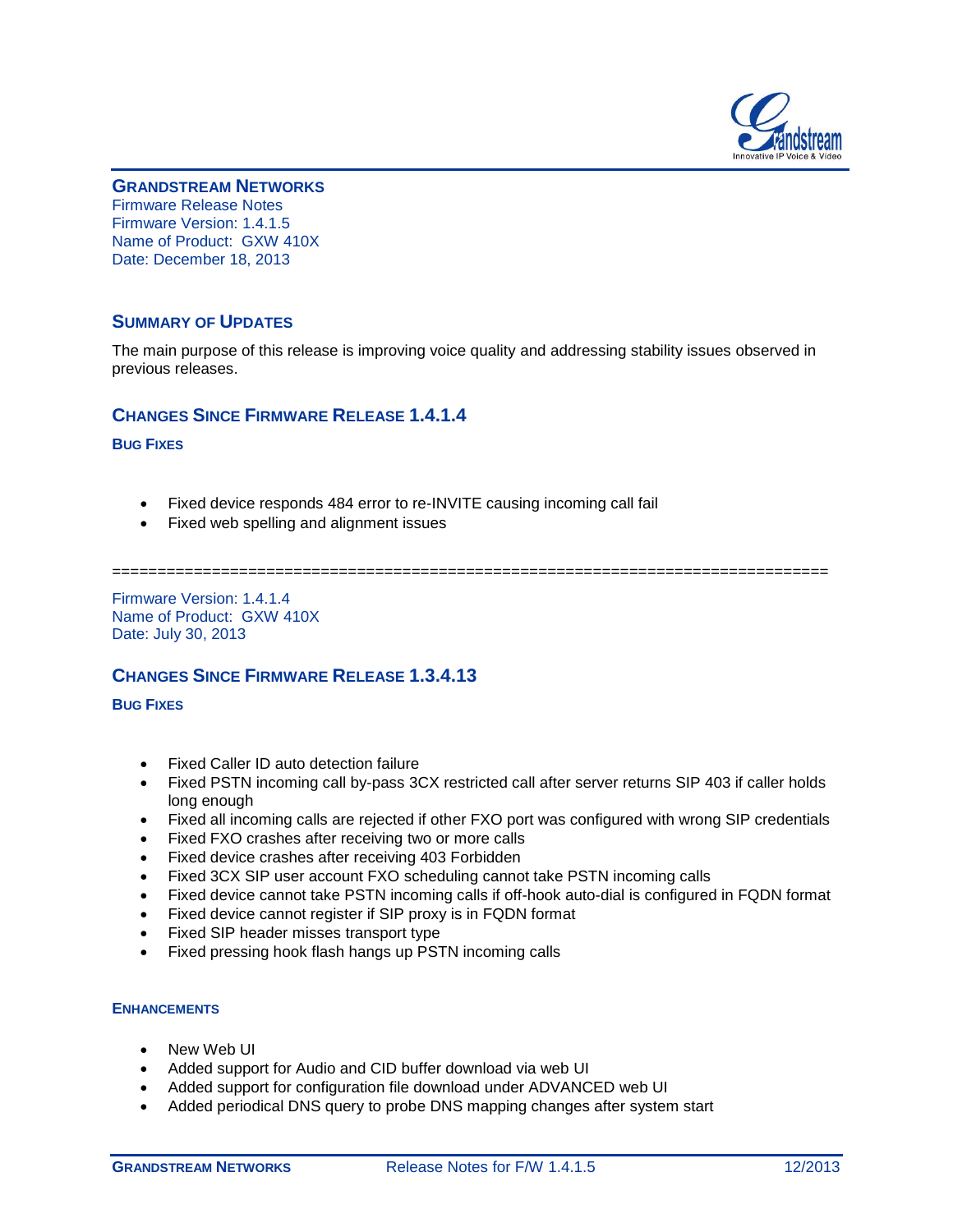- Added radio button to enable use SIP user account FXO port scheduling, a system variable for 3CX (P3187)
- Added radio button to enable "Use OBP in Route" per profile in web UI (P3184-3186)

===============================================================================

Firmware Version: 1.3.4.13 Name of Product: GXW 410X Date: February 22, 2012

## **CHANGES SINCE FIRMWARE RELEASE 1.3.4.10**

**BUG FIXES**

- Fixed ringing signal not detected with Alcatel 4400 PBX
- Fixed Canada Caller ID not working properly
- Fixed FXO cannot detect the CID of Norway and Jordan FSK
- Fixed if the Caller ID Scheme is DTMF, the second auto detection will get FSK scheme
- Fixed cannot detect Caller ID coming from Alcatel OmniPCX Office
- Fixed audio cut off when Echo Canceller is set to Yes
- Fixed Brazil Caller ID not working
- Fixed DTMF digit ABCD not relayed to VoIP side via RFC2833 and SIP INFO, also SIP INFO inbound ABCD not played to PSTN
- Fixed device accepts INVITE from proxy only for 2 stage dialing
- Fixed PSTN incoming call by-pass 3CX restricted call after server SIP 403 if caller hold long enough
- Fixed SIP Authentication Password does not support some symbols
- Fixed DTMF CID not used in application

===============================================================================

Firmware Version: 1.3.4.10 Name of Product: GXW 410X Date: December 21, 2009

## **CHANGES SINCE FIRMWARE RELEASE 1.3.4.9**

#### **BUG FIXES**

• Fixed device status page showed wrong characters

===============================================================================

Firmware Release Notes Firmware Version: 1.3.4.9 Name of Product: GXW410X Date: November 12, 2009

# **CHANGES SINCE FIRMWARE RELEASE 1.3.1.6**

#### **BUG FIXES**

- Fixed Caller ID issue for "Out of Area" as "Reason for Absence"
- Fixed device sent out DNS A query first when configured with DNS SRV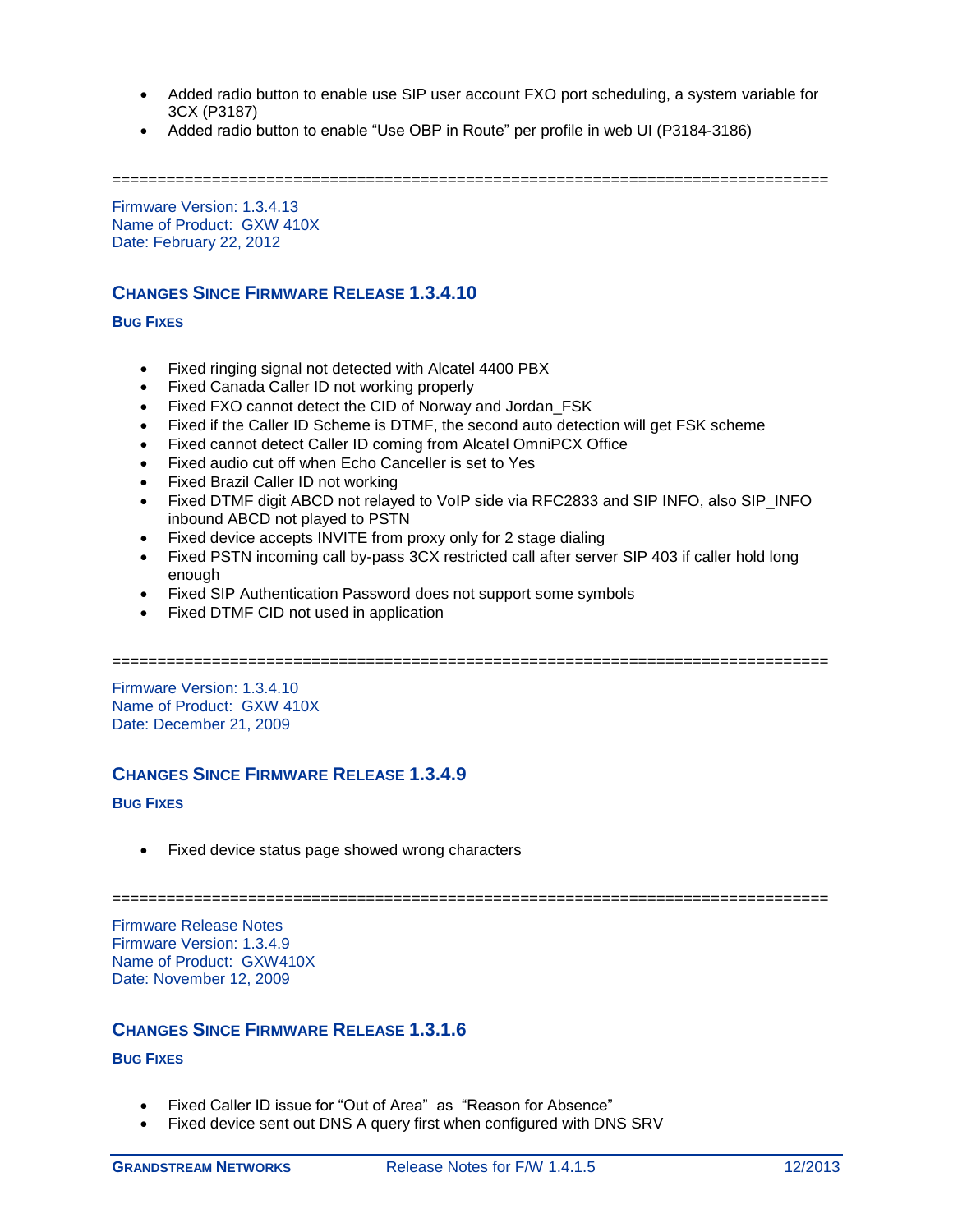- Fixed device didn't reply 200OK and the port didn't pick up
- Fixed Tone Generation issue in 1 stage dialing
- Fixed Caller ID feature unstable
- Fixed echo with Busy Tone, unit didn't hang up timely
- Fixed two RTP stream caused bad voice quality
- Fixed device crashed when doing bridge call
- Fixed a memory leak issue

#### **ENHANCEMENTS**

- Added support for dual cadence detection
- Added support for Polarity Reversal disconnect on outbound calls
- Added support for "Enable Call Answer Supervision"

===============================================================================

**NOTE: Once upgraded to 1.0.1.8 and above, you will not be able to downgrade to any previous releases.**

Firmware Release Notes Firmware Version: 1.3.1.6 Name of Product: GXW 410X Date: December 8, 2009

## **CHANGES SINCE FIRMWARE RELEASE 1.2.1.5**

### **BUG FIXES**

- Fixed packet contains extra data after being IP fragmented
- Fixe device doesn't send out CID of Australia to VOIP side
- Fixed 1 stage incoming call does not show CID during VOIP call setup period
- Fixed device sends out DNS A record query first when configured with DNS SRV
- Fixed SIP display info of FROM header is empty after call transfer
- Fixed device crashes when syslog is filled with domain name and syslog level is set to DEBUG under Static IP mode
- Fixed CID detection issue with Verizon PSTN line
- Fixed Caller ID missing in South Africa
- Fixed device fails to recognize CID from Ericsson MD110 under Turkish Telekom

### **ENHANCEMENTS**

- Set the default "Min Delay Before Dial PSTN Number" to 500ms
- Added more PSTN line status display on Status page
- Add pause to Dial Plan when dialing
- Moved DMTF related setting under Dial Plan page
- Added support to bridge 2 RTP streams between FXO
- Added support for CID auto detection under FXO Line Test page
- Improved CID detection stability

===============================================================================

Firmware Release Notes Firmware Version 1.2.1.5 Name of Product GXW 410X Date: July 2, 2009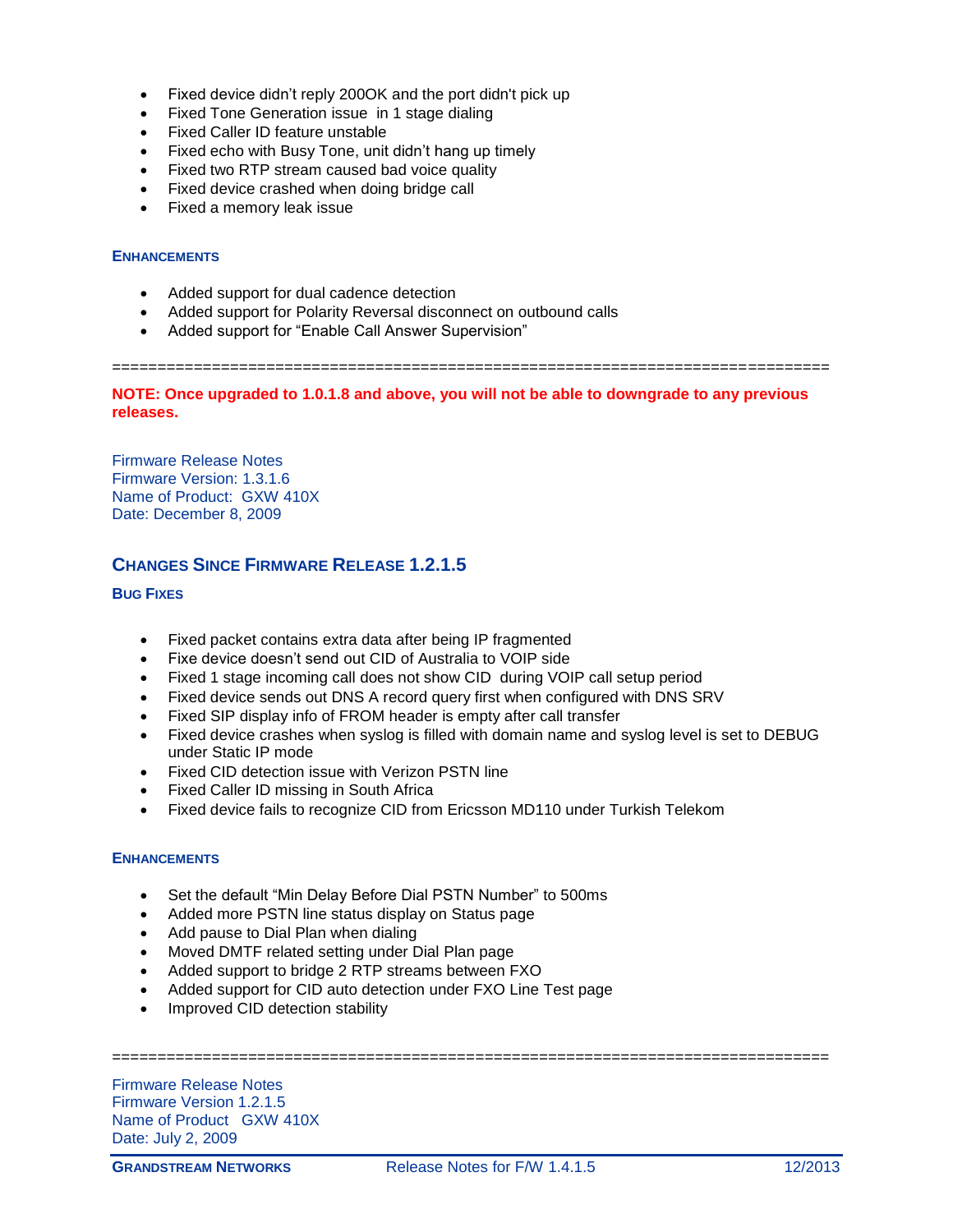# **CHANGES SINCE FIRMWARE RELEASE 1.0.1.25**

### **BUG FIXES**

- Fixed calling out causes losing second dial tone of the incoming call
- Fixed one-way audio issue after call transfer failure
- Fixed device does not follow DHCP renewal time when the DHCP server changes it
- Fixed two RTP stream cause poor voice quality
- Fixed GXW4108 port 2-7 issue after call transfer fails due to wrong number
- Fixed no audio issue if VoIP call receiver sets up unconditional forward to another VoIP number
- Fixed GXW410x web page display error
- Fixed out of channel issue( SIP REGISTER encounter 302 Moved response )
- Fixed device does not send out register when it does not receive reply from DNS server
- Fixed device loses gateway IP address if DHCP ACK does not contain the Gateway option
- Fixed GXW4108 transfer fails under certain scenarios
- Fixed using To-header to get PSTN dial number
- Fixed ptime values is not right for port 2 and 3
- Fixed GXW410x not passing FLASH to FXO due to SIP INFO contains signal=hf
- Fixed DNS related problems
- Fixed session timer refresher is not correct
- Fixed device crashes when set "Unconditional Call Forward to VOIP" to a profile that uses domain name as SIP server
- Fixed device fails to send session refresher at half expiration time
- Fixed no INVITE sent when packet is over 1500 bytes
- Fixed setting minimum RTP port to 1024 doesn't take effect.

#### **ENHANCEMENTS**

Added support for SIP over TCP

===============================================================================

Firmware Release Notes Firmware Version 1.0.1.25 Name of Product GXW 410X Date: May 20, 2009

## **CHANGES SINCE FIRMWARE RELEASE 1.0.1.10**

#### **BUG FIXES**

- Fixed GXW4108 would hang up if transferee picks up within 7s after PSTN call is transferred
- Fixed CID not transported correctly, Hong Kong CID displays unknown
- Fixed GXW410x can not hang up FXO port
- Fixed GXW4108 FXO port off-hook failures
- Fixed GXW410x crash issue when FXO hang up events are redundant
- Fixed GXW4108 sends redundant DTMF number
- Fixed GXW4108 replies 481 No Such Call to UPDATE INFO
- Fixed gxw4104 uses rr-18 in Web UI comments
- Fixed GXW4104 could not reboot from WEB UI
- Fixed the session timer refresher is not correct
- Fixed ACK to GXE 200OK of T38 re-INV is not correct
- Fixed GXW410x does not hang up if VOIP side Ring No Answer (SIP 408) for 2 stage dialing PSTN to VOIP calls
- Fixed it takes long time to get IP through DHCP if server response is slow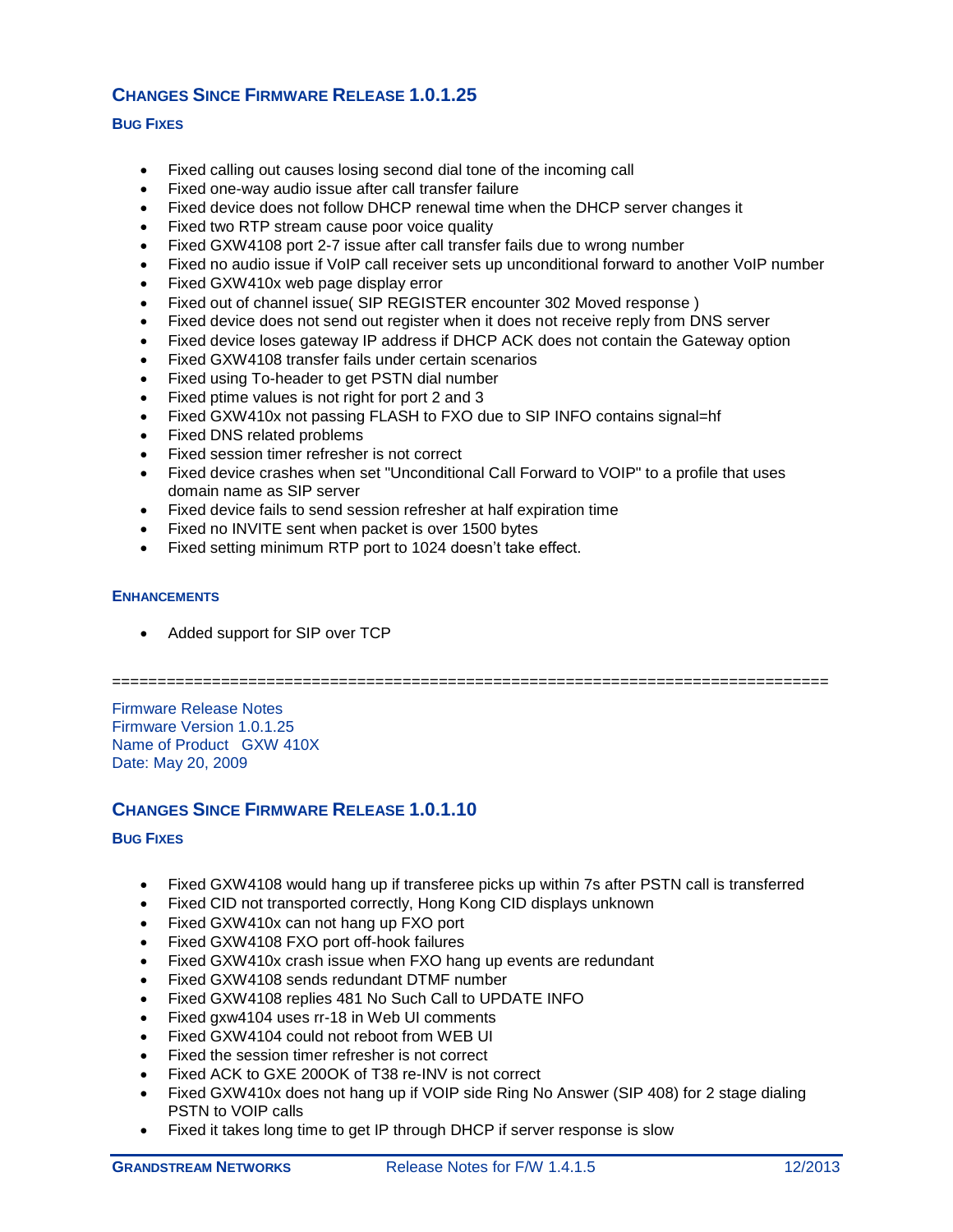- Fixed GXW410x does not follow DHCP renew time when server changes
- Fixed for 2 stage dialing, GXW40x does not play busy tone if a wrong number is dialed
- Fixed GXW410x AC Impedance default value is not "1" after factory reset
- Fixed T38 relay issue on GXW410x
- Fixed One way audio issue in GXE call scheme
- Fixed SDP negotiation issue
- Fixed crash issue with autodial performance test
- Fixed Tone Disconnect issue with multiple ports
- Fixed Current Disconnect issue with multiple ports
- Fixed PSTN to VOIP call issue when GXW410x disables SRTP and the other party enables SRTP but not enforced
- Fixed memory leak that created syslog of "Out of Mem"
- Fixed GXW410x does not regenerate \* and translate escape # in INVITE (1 stage dialing)
- Fixed Web UI does not highlight selected TAB color
- Fixed SIP INFO sent to wrong places after Verso server uses our own WAN IP
- Fixed wrong setting of NAT in account 2 affects all accounts
- Fixed mismatch between number of frame/TX between GXW410x and Siemens Gateway
- Fixed load64 upgrade cannot auto-reboot and requires a power cycle (fix in new load 1.1.3.4)

#### **ENHANCEMENTS**

- Added additional boundary condition for cadence resetting when detecting CPT
- Increased string size under Unconditional Call FWD to VoIP
- Enhancement -- if Unconditional Call Forward is configured with a user ID, UCF have higher priority over stage dialing for PSTN incoming calls
- Make FXO port hook flash configurable in Web UI
- Enhanced Web UI comments: example 4 under DIAL PLAN and Unconditional Call Forward under CHANNEL
- Detailed the critical data logging in application

Firmware Release Notes Firmware Version 1.0.1.10 Name of Product GXW 410X Date: October 10, 2008

### **CHANGES SINCE FIRMWARE RELEASE 1.0.1.8**

### **BUG FIXES**

- Fixed flooding DNS queries if STUN server is invalid
- Fixed device keeping trying firmware download if firmware upgrade server address is invalid
- Fixed Peer System not working unless User ID is configured
- Fixed VoIP caller gets 403 if no User ID is set in channel table even though caller IP is in SIP profile
- Fixed typo on ring-no-answer in previous build
- Fixed READY LED light doesn't light up after system boots up successfully
- Fixed GXW4108 Local SIP Listen Port option setting ch1:5061;ch2:5062;ch3:5063;ch4:5064;ch5:5065;ch6:5066;ch7:5067;ch8:5068 will cause system unable to boot up (issue on build 1.0.1.2, 1.0.1.8 but GXW4104 is OK)

### **ENHANCEMENTS**

- New boot and loader to better handle system recovering if needed
- Improved regional PSTN incoming CID detection reliability
- Enhanced web UI comments on current disconnect threshold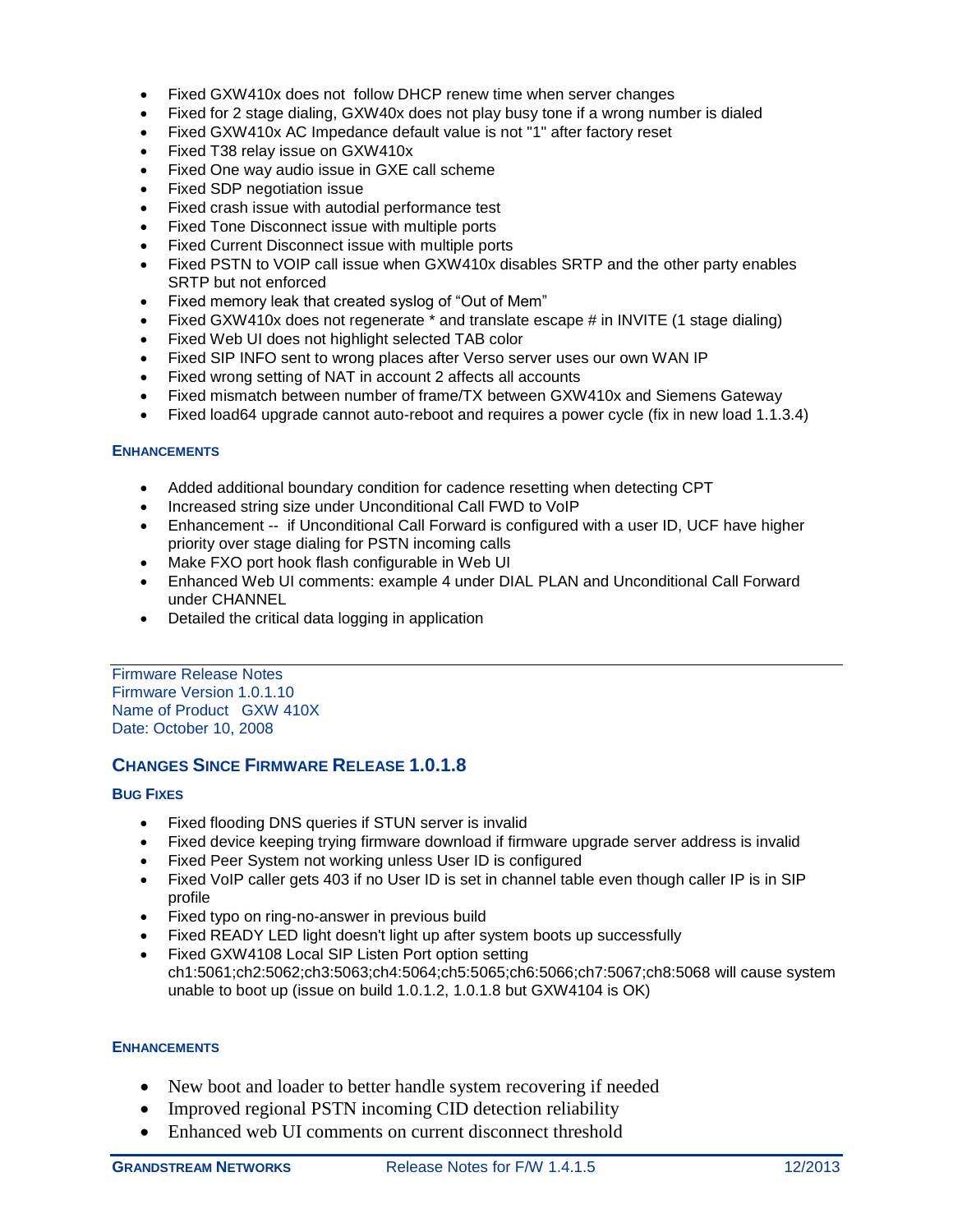- Added detail usage instructions on CPT tones(units, etc) in web UI
- Enhanced LED indication with sequence or pattern for provisioning
- New tone detector (DTMF, Call Progress Tone)
- Added support for regeneration of hook flash event upon receiving event from VoIP side via SIN INFO or RFC2833
- Changed web UI status page: Interface to Part Number (Under HW Revision)
- Added configurable DTMF payload type, default 101
- Enhanced Dial Plan to allow replacement block in the middle of segment, such as  $\{\langle 0=00549\rangle$ [2-9]xx $\langle 15=\rangle$ x+}
- Changed H.264 default packetization mode to 0; H.264 level to 2.0; and H.264 bogus packets to use SEI
- Reduced jitter buffer delay by 50ms

## **CHANGES SINCE FIRMWARE RELEASE 1.0.1.2**

- Add support of non-numeric character in user id of channel table and unconditional call forwarding
- Enhance dial-plan to allow + as a leading prefix in dial plan
- Fix system CBCOM mode doesn't encrypted SIP if profile 2 is active
- Support Venezuela time zone
- Fix system cannot save Proxy-Requires for SIP profile 1
- Fix SRTP issue when receiving 183 response before 407
- Fixed a CID bug under some regional environment
- Improved to allow FXO pick up upon CID acquisition instead of waiting till the 2nd ring
- Fixed Unconditional Call Forward uses default SIP profile in From header if profile 2 is configured for the port
- Allow Unconditional Call Forward server Port to be less than 1024
- Support up to 32 characters allowed in user-id, authen-id, and password fields
- Support send SIP REGISTER even if authentication password is not required
- Added configurable Use Outband DTMF Params under FXO/Lines pages
- Support Web UI accept non-numeric character for UserID and Authenticate ID
- Fixed a SIP session timer bug to search ";refresher="
- Improved security handling when the caller sent 180/183
- Support DTMF type Caller-ID (DTMF CID support)
- enable DTMF detection on outbound calls from VOIP to PSTN ( PSTN side input DTMF digit after call is established)
- Fixed sometime lose SIP registration when local sip port change

## **CHANGES SINCE FIRMWARE RELEASE 1.0.0.55**

### **BUG FIXES**

- Configurable RNA (request not answered) timeout is not working correctly
- Active dialog was not matched correctly if Call-ID length is longer than 64 bytes
- Random call drops in during active conversation
- Poor audio quality on certain calls

### **ENHANCEMENTS**

- Added support to process RTP Event of # toward PSTN network
- Added support to process SIP INFO digit of  $*$  and # to regenerate those digits towards PSTN
- Add support of application/dtmf-relay for SIP Content-Type in sip\_messages.